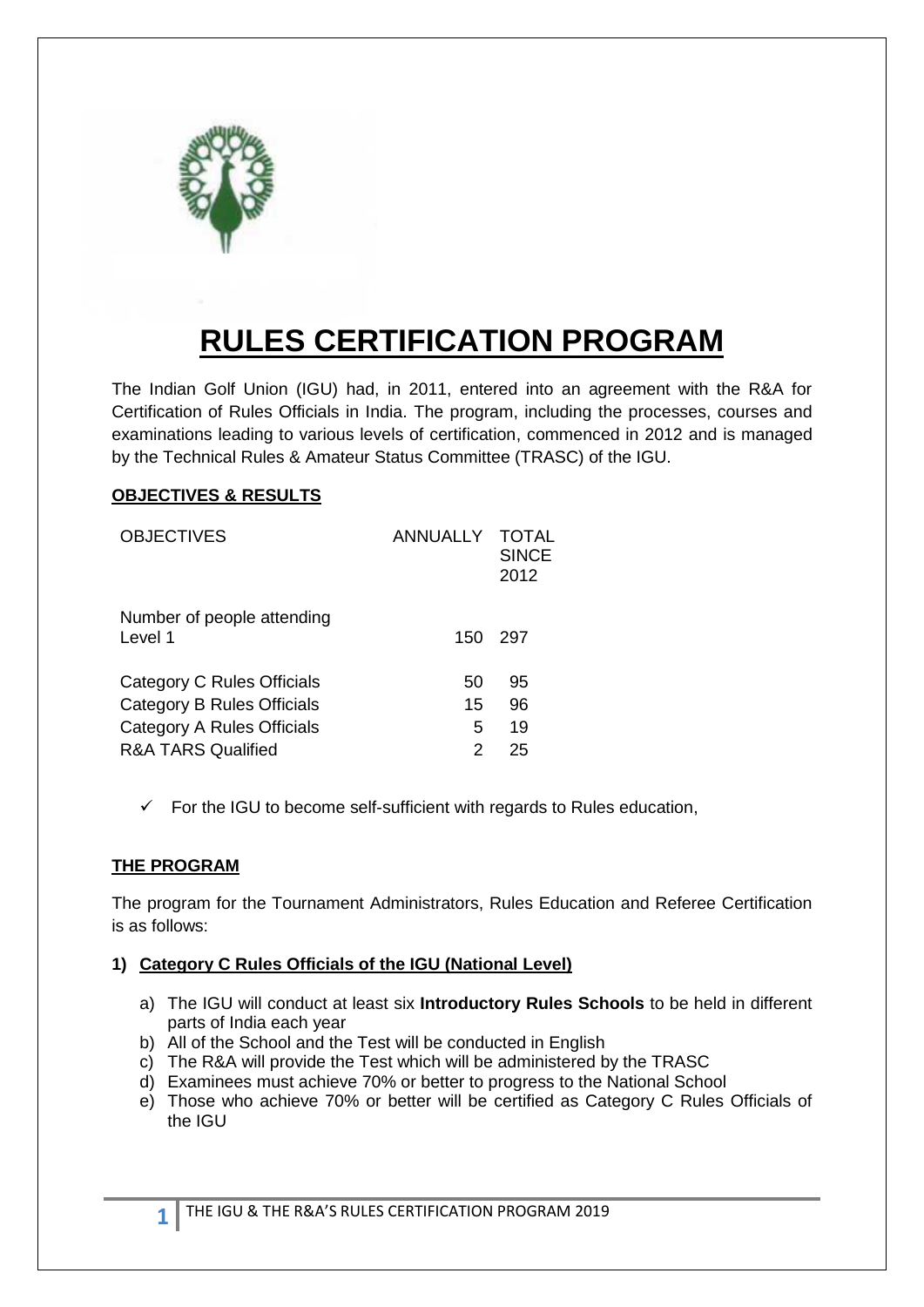

# **2) Category B Rules Officials of the IGU (National Level)**

- a) The IGU to conduct one **National School** per year for those who have obtained the requisite marks and are qualified/invited per Clause 3 below
- b) IGU will provide a minimum of five instructors for the National School, although additional R&A assistance may be requested
- c) There will be a maximum of 72 attendees at a National School.
- d) The R&A will provide the presentation and revision materials as well as the Exam
- e) All of the School and the Exam will be conducted in English
- f) Examinees who score 60% or better in the Exam will certified as B Level National Rules Officials of the IGU

# **3) Eligibility for the National Level School (in order of priority)**

- a) Candidates who have secured 60 % or better in any R&A Level 2 Rules School conducted by the R&A in the preceding 24 months, anywhere within their jurisdiction.
- b) Candidates who have secured 70 % or greater in the Level 1 Schools held in India, in the preceding year. The order of priority will be based on their position in the list based on the marks scored.
- c) Candidates who have secured 80 % or higher in the previous year National Level School but have not passed the practical exam and have been awarded the "B" certification.
- d) Candidates who have secured their "A" certification in the previous year National Level School and wish to improve their position. The order of priority will be based on the marks scored in the previous year written exam.
- e) Candidates from India's neighbouring countries recommended by their respective National Associations and approved by The R&A.
- f) If the 72 positions have not been filled by the categories listed in a to e above, candidates who have secured between  $70 - 74.5$  % in the previous year National Level School will be placed on a waiting list and accommodated as per space available, without any guarantees.
- g) For the 2019 school alone, those who have scored 60 % or better in the Level 2 Schools conducted between 2014-2017 (both years inclusive) since it would not be possible to conduct any Level 1 Schools in 2018, with the New Rules of Golf becoming effective only on 1<sup>st</sup> January 2019.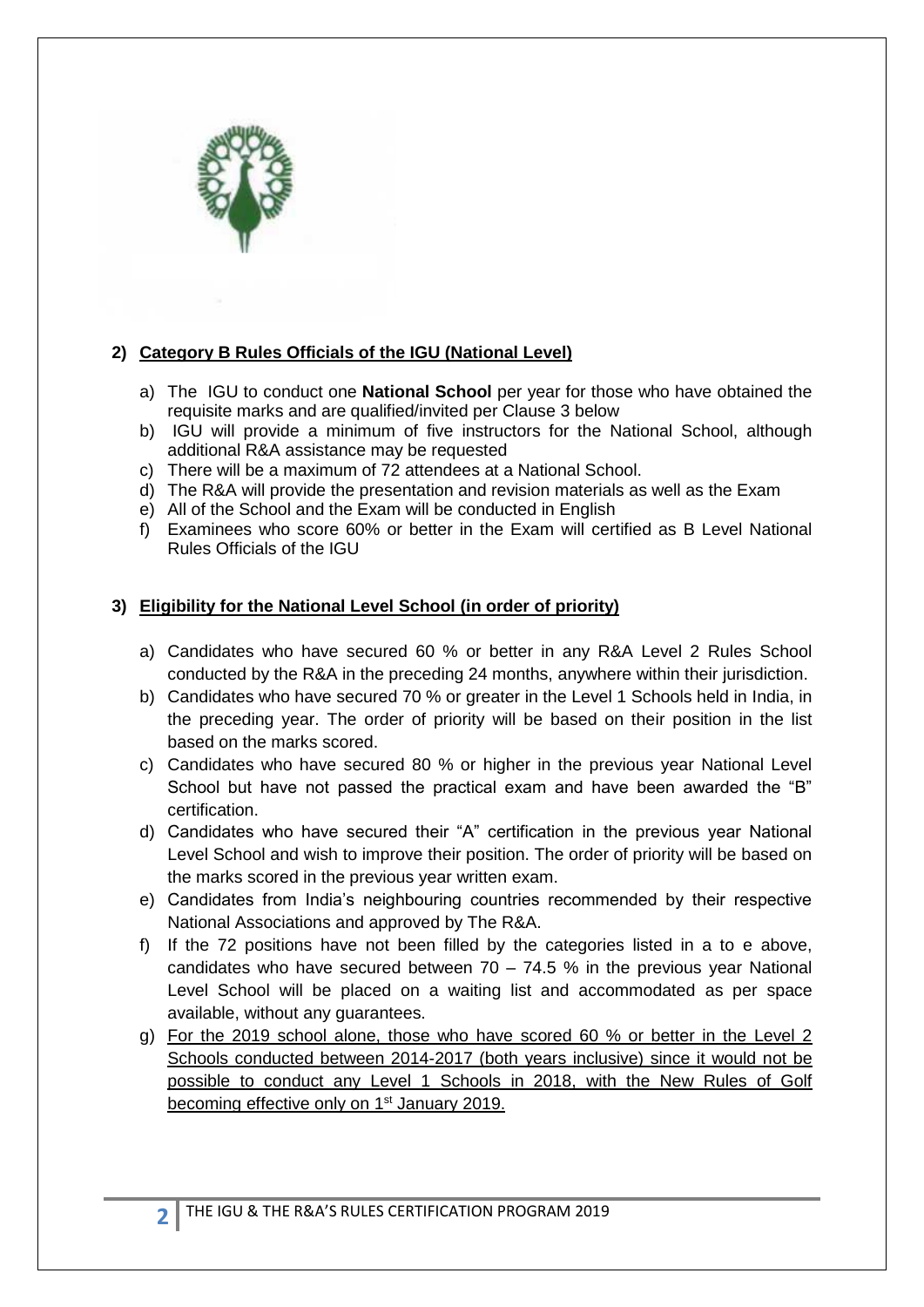

#### 4) **Category A Rules Officials of the IGU (National Level)**

- a) The top 30 examinees, provided they have scored 75% or better in the Exam will have the opportunity to take a Practical Exam which will involve giving rulings
- b) Those who successfully complete the Practical Exam will be certified as A Level National Rules Officials of the IGU
- c) If the IGU, in consultation with The R&A deem it expedient, a separate Practical exam may be conducted for exceptional candidates at a location and date of its choice.

#### 5) **International Level Rules Officials**

- a) The two best performers of this school selected through a process that is not formulaic but based on their overall performance assessed by the trainers will be sent, at the IGU's cost (travel and stay only) to the R&A's Tournament Administrators & Referees School (TARS) at St.Andrews, Scotland in the month of February of the same year following the National Level School.
- b) If the delegates attending an R&A Tournament Administrators and Referees School achieve 80% or better in the Exam and perform to a high standard in the practical exercises (as determined by The R&A), they will be certified as Internationally Qualified Rules Official.
- c) The R&A holds the TARS program at other Asian centres and requests the IGU to nominate candidates for such programs. The IGU will offer such seats to all candidates on a first come-first served basis, who have secured The IGU "A" certification" and have scored 80 % or better in the written examination conducted in the same year as the TARS in Asia. Should there be no candidates willing to be nominated; the same procedure will be followed for the candidates from the written exam of the immediate previous year.

#### **6) Course Dates**

- a) The six introductory schools are expected to be held periodically between March and December of each year and the National School during January of the subsequent year.
- b) Please contact the IGU Secretariat or check the IGU website for details.